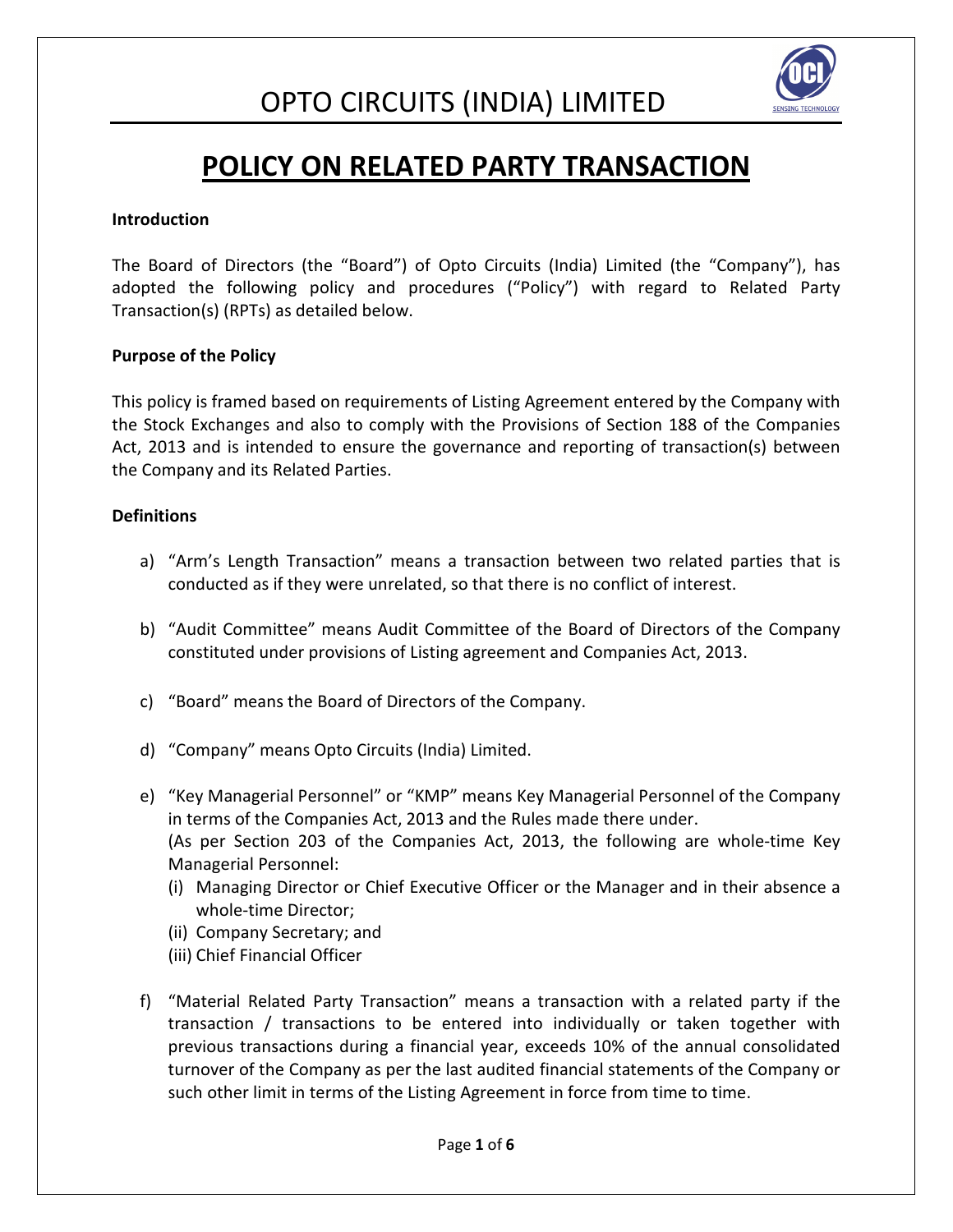

- g) "Ordinary Course of Business" means transactions that are necessary, normal and incidental to the business, the objects of the Company permit such activity, there is a historical practice and pattern of frequency (not an isolated transaction), has connection with the normal business carried on by the Company.
- h) "Policy" means Related Party Transaction Policy of the Company.
- i) "Related Party" means, a person or an entity: (i) which is a related party under Section 2(76) of the Companies Act, 2013; or (ii) which is a related party under the applicable accounting standards. Related Party under section 2(76) of the Companies Act, 2013 and Rules made there under are as follows:
	- (i) a director or his relative
	- (ii) a key managerial personnel or his relative;
	- (iii) a firm, in which a director, manager or his relative is a partner;
	- (iv) a private company in which a director or manager is a member or director;
	- (v) a public company in which a director or manager is a director or holds along with his relatives, more than two per cent. of its paid-up share capital;
	- (vi) any body corporate whose Board of Directors, managing director or manager is accustomed to act in accordance with the advice, directions or instructions of a director or manager;
	- (vii) any person on whose advice, directions or instructions a director or manager is accustomed to act: Provided that nothing in sub-clauses (vi) and (vii) shall apply to the advice, directions or instructions given in a professional capacity;
	- (viii) any company which is— (a) a holding, subsidiary or an associate company of such company; or (b) a subsidiary of a holding company to which it is also a subsidiary.
	- (ix) Director or Key Managerial Personnel of the Holding Company or his relative; or
	- (x) Such other persons as may be prescribed by Central Government.
- j) "Related Party Transaction" means transaction in the nature of contract involving transfer of resources, services or obligations between the Company and the Related Party, regardless of whether a price is charged.
- k) "Relative" as per the Companies Act, 2013, with reference to any person, means anyone who is related to another, if:
	- (i) they are members of a Hindu Undivided Family;
	- (ii) they are husband and wife; or
	- (iii) one person is related to the other person as;
		- (a) Father (including step-father)
		- (b) Mother (including step-mother)
		- (c) Son (including step-son)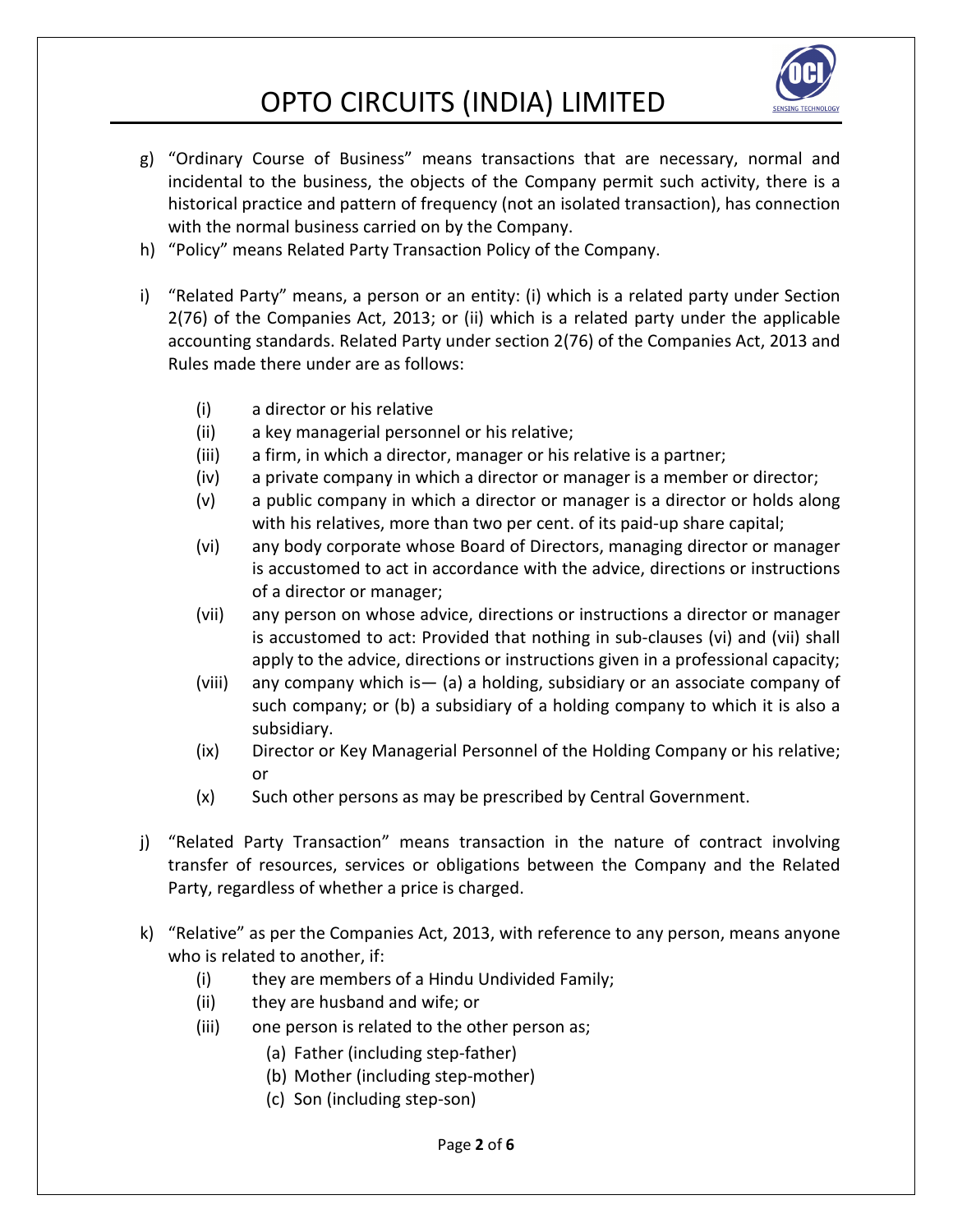

- (d) Son's wife
- (e) Daughter
- (f) Daughter's husband Policy
- (g) Brother (including step-brother)
- (h) Sister (including step-sister)

Interpretation Words and expressions used in this Policy shall have the same meanings respectively assigned to them in the following acts, listing agreement, regulations, and rules.

(i) The Companies Act, 2013 or the rules framed thereon;

(ii) Listing Agreement with Stock Exchanges;

(iii) Securities Contracts (Regulation) Act, 1956;

(iv) Securities and Exchange Board of India Act, 1992;

(v) Securities and Exchange Board of India (Issue of Capital and Disclosure Requirements) Regulations 2009;

(vi) Securities and Exchange Board of India (Substantial Acquisition of Shares and Takeovers) Regulations, 2011;

(vii) Securities and Exchange Board of India (Prohibition of Insider Trading) Regulations, 1992.

#### **Policy**

All Related Party Transactions must be reported to the Audit Committee and referred by the Audit Committee to the Board for approval in accordance with this Policy.

#### **Identification of RPTs.**

Each Director and "KMP" and other Related Party shall promptly notify the Audit Committee of any material interest that such person or relative of such person had, has or may have in a RPT, by providing notice to the Board or Audit Committee of any potential RPT involving him or her or his or her Relative together with additional information about the RPT that the Board or Audit Committee reasonably request.

The Company prefers that notice of any RPT is given well in advance, so that the Audit Committee / the Board has adequate time to obtain and review information about the proposed RPT. The Board / Audit Committee shall determine whether a transaction does, in fact, constitute a RPT requiring compliance with this Policy.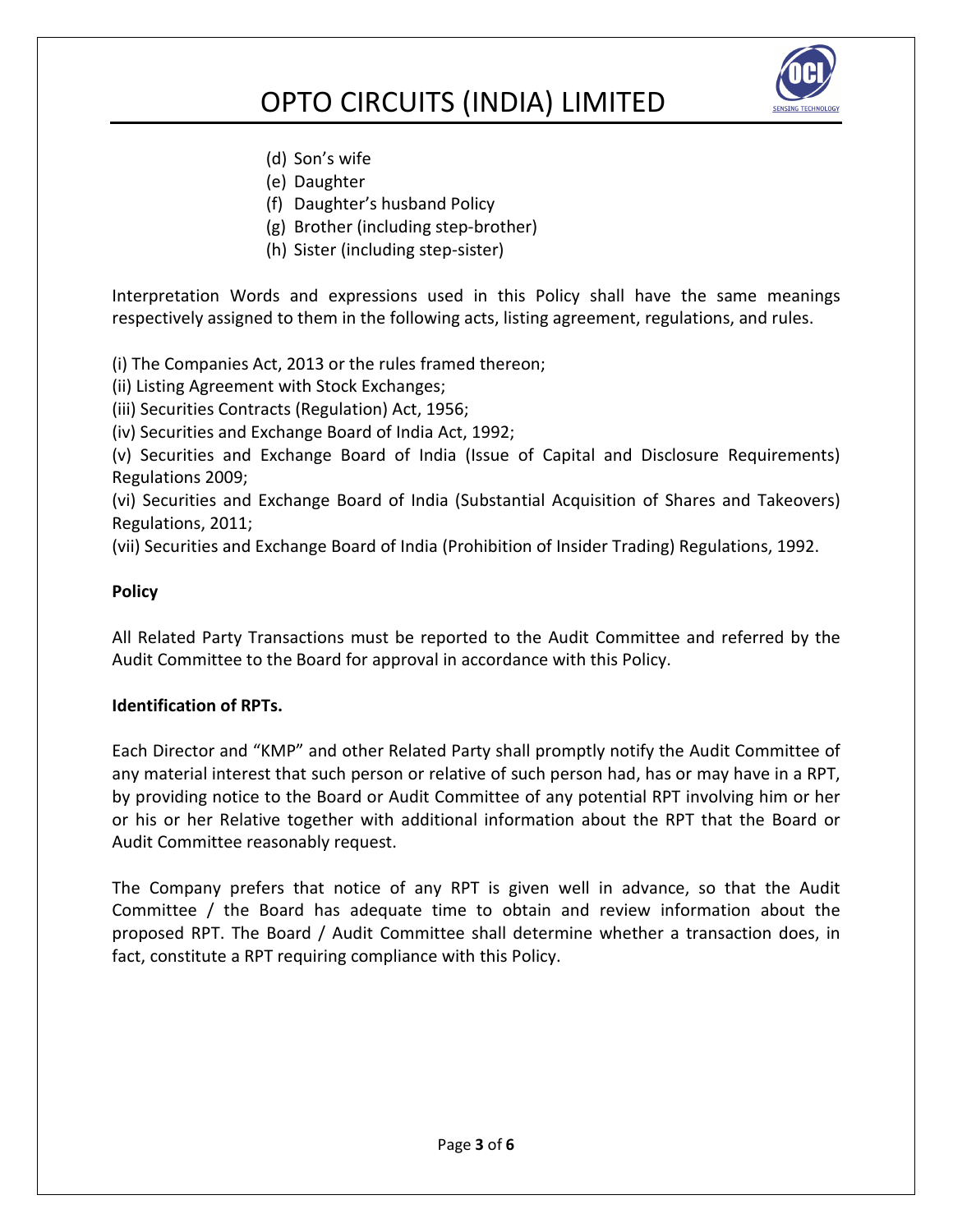

#### **Review and approval of RPTs**

#### **Audit Committee**

 Every Related Party Transaction shall be subject to the prior approval of the Audit Committee whether at a meeting or by a resolution by circulation.

All Related Party Transactions shall require prior approval of the Audit Committee.

However, the Audit Committee may grant omnibus approval for Related Party Transaction(s) proposed to be entered into by the company subject to the following conditions:

- (i) The Related Party Transaction proposed to be entered into with the Company must be repetitive in nature and in ordinary course of business and at Arm's Length basis.
- (ii) (ii) The Audit Committee shall satisfy itself the need for such omnibus approval and that such approval is in the interest of the company;
- (iii) Such omnibus approval shall specify (i) the name(s) of the related party, nature of transaction, period of transaction, maximum amount of transaction that can be entered into, (ii) the indicative base price / current contracted price and the formula for variation in the price if any and (iii) such other conditions as the Audit Committee may deem fit; Provided that where the need for Related Party Transaction cannot be foreseen and aforesaid details are not available, Audit Committee may grant omnibus approval for such transaction(s) subject to their value not exceeding Rs.1.00 Crore per transaction.
- (iv) Audit Committee shall review, at least on a quarterly basis, the details of RPTs entered into by the company pursuant to each of the omnibus approval given.
- (v) Such omnibus approvals shall be valid for a period not exceeding one year and shall require fresh approvals after the expiry of one year. –

Transaction(s) entered into between holding company and its wholly owned subsidiary whose accounts are consolidated with such holding company and placed before the shareholders at the general meeting for approval shall not require prior approval of the Audit Committee.

Notwithstanding the foregoing the following Related Party Transactions shall not require approval of Audit Committee or shareholders:

(i) Any transaction that involves the providing of compensation to a director or KMP in connection with his or her duties to the Company or any of its subsidiaries or associates including the reimbursement of reasonable business and travel expenses incurred in the Ordinary Course of Business.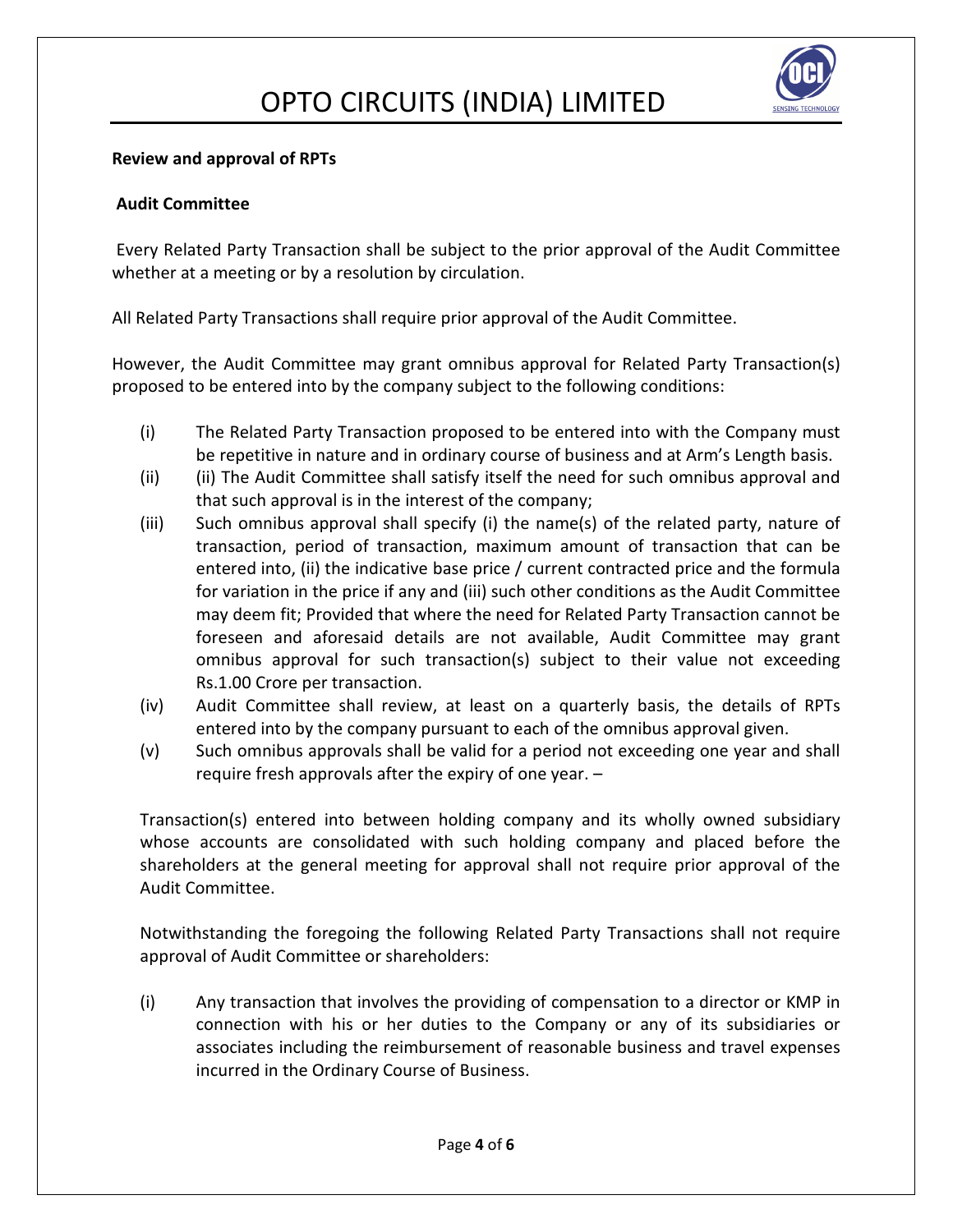

(ii) Any transaction in which the Related Party's interest arises solely from ownership of securities issued by the Company and all holders of such securities receive the same benefits pro rata as the Related Party.

#### **Board**

If the Committee determines that a Related Party Transaction should be brought before the Board, or if the Board in any case decides to review any such matter or it is mandatory

Under any law for Board to approve the Related Party Transaction, then the Board shall consider and approve the Related Party Transaction and the considerations set forth above shall apply to the Board's review and approval of the matter, with such modification as may be appropriate under the above circumstances.

#### **Shareholders**

All the material Related Party Transactions shall require approval of the shareholders through special resolution and the Related Party (ies) with whom the transaction is to be entered shall abstain from voting on such resolution. All the transactions, other than the Material Related Party Transactions, with the Related Parties which are not in the ordinary course of business or at Arm's Length basis shall also require the approval of the shareholders through special resolution, if so required under any law, and the Related Parties shall abstain from voting on such resolution.

#### **RPTs not approved under this policy.**

 In the event the Company becomes aware of a RPT with a Related Party that has not been approved under this Policy prior to its consummation, the matter shall be reviewed by the Committee. The Committee shall consider all of the relevant facts and circumstances regarding the Related Party Transaction(s) and shall evaluate all options available to the Company, including ratification, revision or termination of the Related Party Transaction(s). The Committee may examine the facts and circumstances of the case and take any such actions it deems appropriate.

#### **Disclosures.**

Details of all material transactions with Related Parties shall be disclosed to the Stock Exchanges quarterly along with the Compliance Report on Corporate Governance. The Company shall disclose the Policy on dealing with Related Party Transactions on its website and web-link shall be provided in the Annual Report.